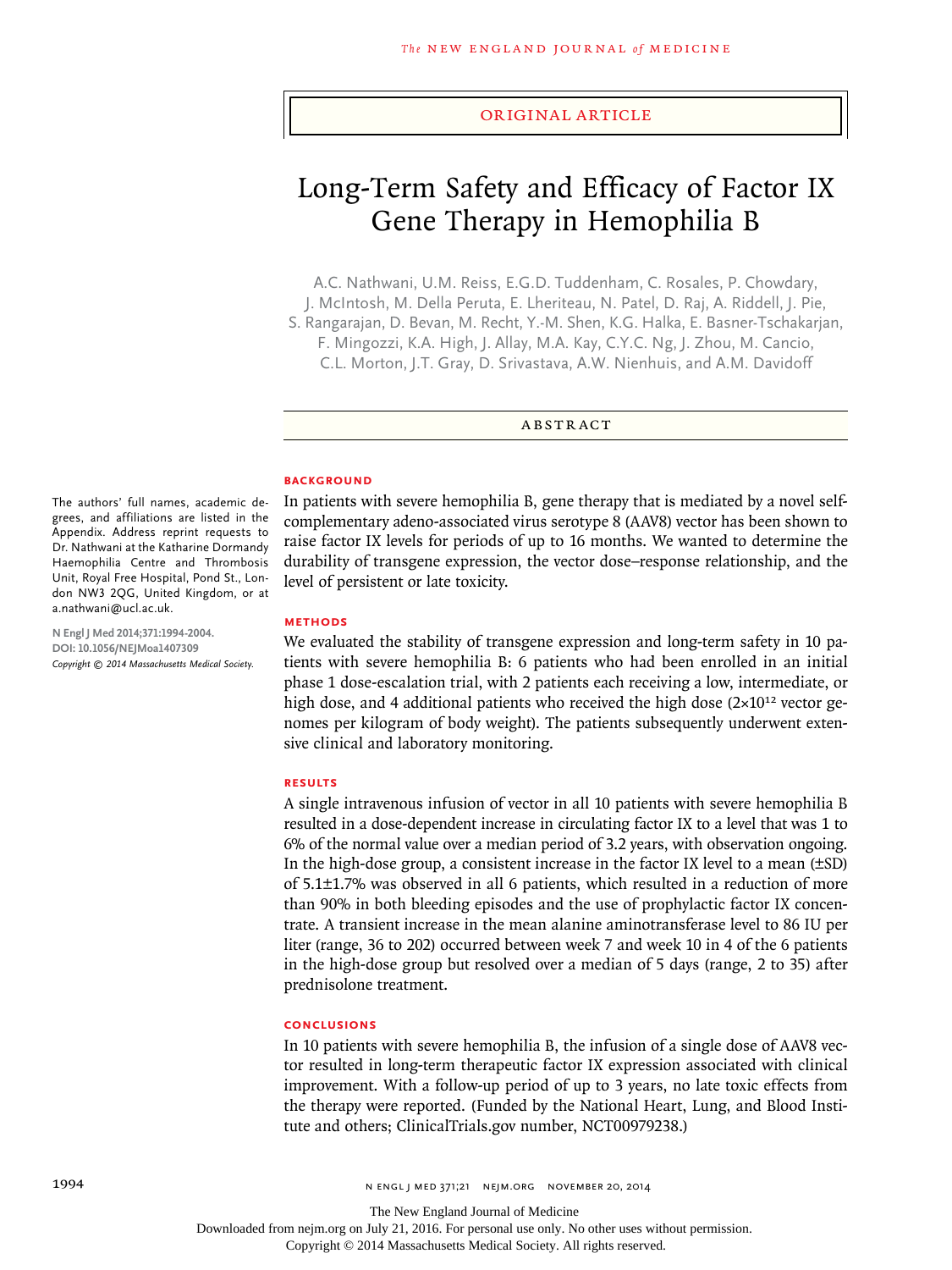**EMOPHILIA B, AN X-LINKED RECESSIVE**<br>bleeding disorder, results from a defect<br>in the gene encoding coagulation factor<br>IX, a serine protease that is critical for blood clotbleeding disorder, results from a defect in the gene encoding coagulation factor ting. Patients with functional plasma levels of factor IX that are less than 1% of the normal value (1 IU per deciliter) have a severe phenotype characterized by frequent spontaneous bleeding episodes that result in chronic, debilitating arthropathy and occasionally death.<sup>1</sup> Current treatment to prevent these bleeding episodes entails lifelong intravenous injections of factor IX every 2 or 3 days. Although this treatment is effective in preventing spontaneous bleeding episodes, it is not curative and is invasive and inconvenient. In addition, the prophylactic administration of clotting factor concentrate, on average, costs approximately \$250,000 per year, which is not affordable for most patients with hemophilia, resulting in a reduction in life expectancy for those with a severe bleeding phenotype.<sup>2</sup> Novel clotting formulations with longer half-lives represent a major advance but still require lifelong intravenous administration at a high financial cost.<sup>3</sup>

In contrast, somatic gene therapy for hemophilia B offers the potential for cure through persistent, endogenous production of factor IX after the transfer of a normal copy of the factor IX gene. Hemophilia B is an ideal target for gene therapy, especially since a small increase in plasma factor IX levels above 1% of physiologic levels substantially ameliorates the severe bleeding phenotype. In a variety of animal models,<sup>4-6</sup> vectors that are based on adeno-associated virus (AAV), a nonpathogenic parvovirus, have shown the greatest promise for gene therapy in patients with hemophilia B, largely because of the ability of these vectors to mediate long-term expression of factor IX at therapeutic levels after a single infusion.4-6 However, in two early trials of hemophilia B gene therapy that used either intramuscular or liver-targeted delivery of AAV factor IX vectors based on AAV serotype 2, investigators did not achieve stable expression of factor IX in the plasma of patients with severe hemophilia B.7,8 In addition, liver toxicity was observed in patients in the liver-targeted study, an adverse event that may have been due to the activation of capsidspecific T cells after the infusion of the high vector dose.<sup>8</sup>

On the basis of these results, we developed a variation of this approach that involves a single intravenous infusion of a novel serotype 8 pseudotyped, self-complementary AAV (AAV8) vector expressing a codon-optimized factor IX transgene (scAAV2/8-LP1-hFIXco) and tested it in a phase 1 clinical trial in six patients with severe hemophilia B.9-12 Factor IX expression at 1 to 6% of the normal value was established in all six patients. Asymptomatic, transient elevations in serum liver enzymes, possibly as a result of a cellular immune response to the AAV8 capsid, were observed in the two patients who received the high dose of the vector. This complication had not been observed in animal models.<sup>12</sup>

Here, we report on the durability of expression of the therapeutic transgene and long-term clinical outcomes of AAV-mediated gene transfer for the treatment of hemophilia B. In addition, we describe the consistency of the dose–response relationship in an expanded high-dose cohort, as well as the incidence and kinetics of elevated liver enzymes. We also report on late toxic events to date in this small subset of patients.

#### METHODS

# **Study Patients**

A total of 10 men with severe hemophilia B each received a single dose of the scAAV2/8-LP1-hFIXco vector, administered through a peripheral vein, according to the trial protocol.<sup>9</sup> The eligibility criteria and the plan for study investigations are outlined in Tables S1 and S2, respectively, in the Supplementary Appendix (available with the full text of this article at NEJM.org). The absence of detectable antibodies against AAV8 capsid protein was a critical enrollment criterion.9 (See the Supplementary Appendix for details.)

Two separate lots of scAAV2/8-LP1-hFIXco vector were manufactured by Children's GMP in Memphis, Tennessee, and were characterized, as described previously.9-11,13 The vector titer was determined by means of a recently described gelbased assay.14 In the initial study group, six patients were sequentially enrolled between March 2010 and January 2011 to receive one of three vector doses— a low dose  $(2\times10^{11} \text{ vector genomes})$ [vg] per kilogram of body weight), an intermediate dose  $(6\times10^{11}$  vg per kilogram), or a high dose  $(2\times10^{12} \text{ v}g \text{ per kilogram})$  — with two patients in each dose cohort. The early results for these patients have been reported previously.9 The next four patients were enrolled between February 2012

The New England Journal of Medicine

Downloaded from nejm.org on July 21, 2016. For personal use only. No other uses without permission.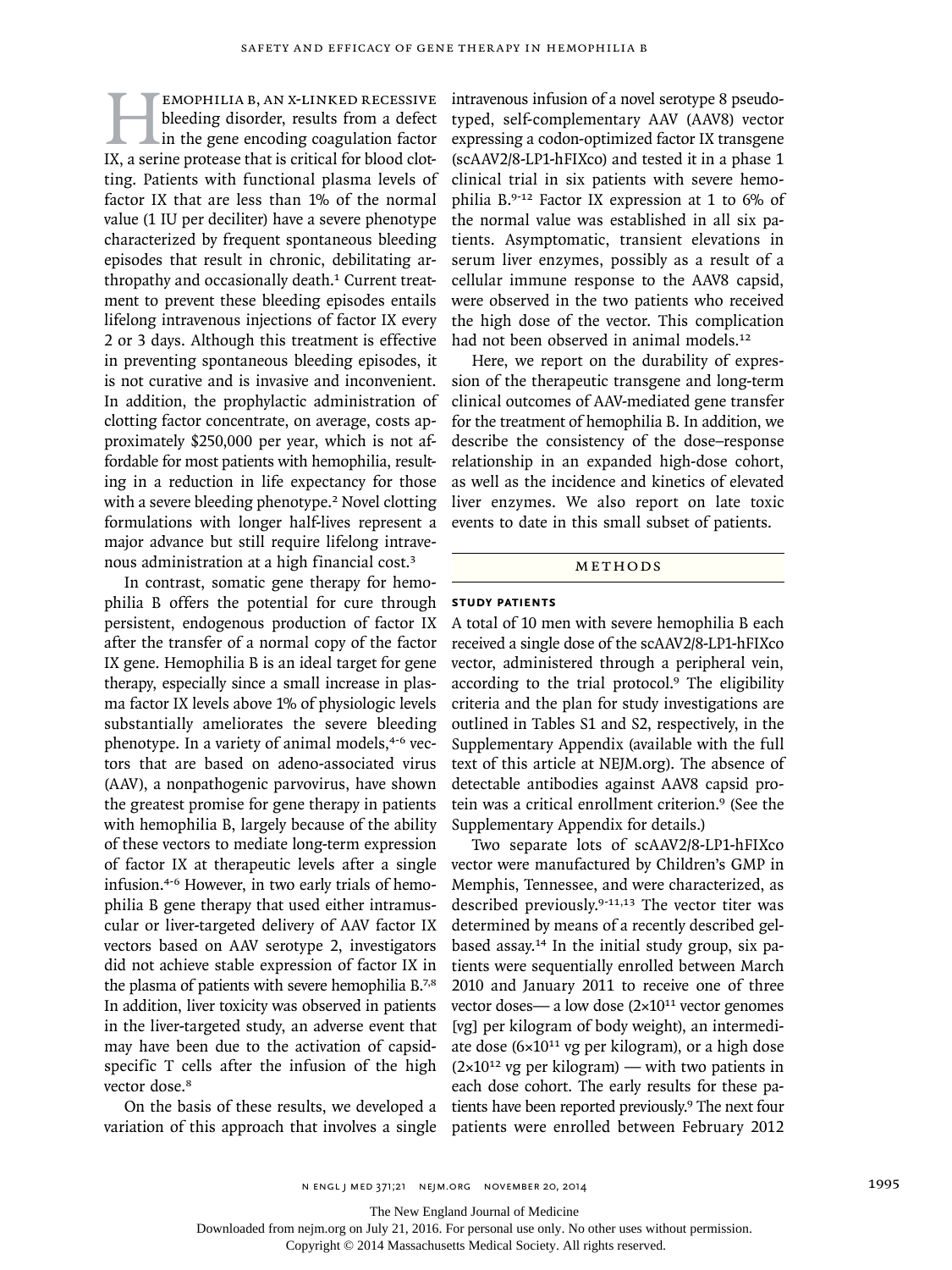| Table 1. Characteristics of the Patients at Baseline and after Gene Transfer, According to Vector Dose.*                          |                            |                                  |                                         |                              |                                                            |                                                |                          |                                     |                            |                                |
|-----------------------------------------------------------------------------------------------------------------------------------|----------------------------|----------------------------------|-----------------------------------------|------------------------------|------------------------------------------------------------|------------------------------------------------|--------------------------|-------------------------------------|----------------------------|--------------------------------|
| Variable                                                                                                                          |                            | Low Dose                         |                                         | Intermediate Dose            |                                                            |                                                |                          | High Dose                           |                            |                                |
|                                                                                                                                   | Patient 1                  | Patient 2                        | Patient 3                               | Patient 4                    | Patient 5                                                  | Patient 6                                      | Patient 7                | Patient 8                           | Patient 9                  | Patient 10                     |
| At baseline                                                                                                                       |                            |                                  |                                         |                              |                                                            |                                                |                          |                                     |                            |                                |
| Mean age -yr                                                                                                                      | $\overline{31}$            | 2                                | 43                                      | 29                           | 32                                                         | 27                                             | $\overline{2}$           | 38                                  | $\ddot{4}$                 | 33                             |
| Factor IX mutation                                                                                                                | G-+A E387K<br>31280        | frameshift<br>2-bp del           | G-TW215C<br>30097                       | G-A A309T<br>31290           | 20518<br>C→T R180W                                         | $-52$ del C                                    | frameshift<br>3-bp del   | $C \rightarrow T$ T426<br>1277      | 698<br>C->A<br>A233D       | $G \rightarrow T G129X$<br>385 |
| Cross-reacting material status?                                                                                                   | $^{+}$                     | $\mathsf{I}$                     | $^{+}$                                  | $^{+}$                       | $\ddot{}$                                                  |                                                | $\mathbf{I}$             | $\! + \!$                           | $\ddot{}$                  | $\mathbf{I}$                   |
| Factor IX prophylaxis                                                                                                             | weekly<br>Twice            | Twice<br>weekly                  | Twice<br>weekly                         | weekly<br>Once               | Twice<br>weekly                                            | Three times<br>weekly                          | Once<br>weekly           | demand<br>$\delta$                  | demand<br>$\delta$         | demand<br>$\delta$             |
| Infection markers                                                                                                                 |                            |                                  |                                         |                              |                                                            |                                                |                          |                                     |                            |                                |
| Hepatitis B surface antigen/<br>antibody                                                                                          | $\frac{+}{-}$              | $+$                              | $\div$                                  | $\div$                       | $\div$                                                     | $\div$                                         | $-/-$                    | $+$                                 | $\div$                     | $+$                            |
| HIV antibody                                                                                                                      |                            | $\mathsf I$                      | L                                       | т                            | 1                                                          | т                                              | т                        | т                                   | 1                          | т                              |
| Hepatitis Cantibody                                                                                                               | $\mathsf I$                | $\begin{array}{c} + \end{array}$ | $^{+}$                                  | $\overline{\phantom{a}}$     | $^{+}$                                                     | $\overline{\phantom{a}}$                       | $\! +$                   | $^{+}$                              | $\! +$                     | $\! + \!\!\!\!$                |
| Hepatitis C RNA                                                                                                                   | $\mathbf{I}$               | $\mathbf{I}$                     | $\mathbf{I}$                            | $\mathbf{I}$                 | $\overline{1}$                                             | $\mathbf{I}$                                   | $\mathbf{I}$             | $\mathbf{I}$                        | $\mathbf{I}$               | л.                             |
| Anti-AAV8 IgG antibody titers-<br>relative units                                                                                  | $\overline{\phantom{0}}$   | $\overline{12}$                  | 37                                      | $\overline{ }$               | 5                                                          | $\infty$                                       | $\overline{\phantom{0}}$ | $\circ$                             | $\circ$                    | $\overline{5}$                 |
| Anti-AAV2 IgG antibody titers -<br>relative units                                                                                 | S                          | $\overline{c}$                   | 77                                      | 12                           | $\square$                                                  | 22                                             | 22                       | 39                                  | $\mathfrak{a}$             | $\sigma$                       |
| After gene transfer                                                                                                               |                            |                                  |                                         |                              |                                                            |                                                |                          |                                     |                            |                                |
| Steady-state factor IX activity<br>% of normal value;                                                                             | $2.17+0.83$                | $1.4 \pm 0.3$                    | $2.86 \pm 1.23$                         | $2.17 + 0.72$                | $3.56 \pm 1.65$                                            | $7.21 + 2.92$                                  | $5.00 + 0.63$            | $6.67 \pm 1.50$                     | $5.23 \pm 1.54$            | $2.89 \pm 1.62$                |
| Steady-state factor IX antigen levels in<br>patients with negative results<br>for cross-reacting material –<br>% of normal value; | $\frac{4}{2}$              | $1.1 \pm 0.4$                    | $\mathop{\mathsf{S}}\limits_\mathsf{Z}$ | $\stackrel{\triangle}{\geq}$ | $\lessgtr$                                                 | $5.5 + 0.5$                                    | $4.13 \pm 0.7$           | $\lessgtr$                          | $\frac{4}{2}$              | $2.3 \pm 0.9$                  |
| Elevation in ALT (wk after infusion)                                                                                              | $\stackrel{\circ}{\simeq}$ | $\stackrel{\circ}{\simeq}$       | $\stackrel{\circ}{\simeq}$              | $\stackrel{\circ}{\simeq}$   | $\begin{array}{c} \text{Yes} \\ (\text{wk 8}) \end{array}$ | $\begin{array}{c}\nYes \\ (Wk 9)\n\end{array}$ | Yes<br>$(Wk 7)$          | $\stackrel{\circ}{\simeq}$          | $\stackrel{\circ}{\simeq}$ | Yes<br>(wk 9)                  |
| Presence of factor IX neutralizing<br>antibodies                                                                                  | $\frac{1}{2}$              | $\frac{1}{2}$                    | $\stackrel{\mathtt{o}}{z}$              | $\frac{1}{2}$                | $\stackrel{\circ}{\simeq}$                                 | $\frac{1}{2}$                                  | $\frac{1}{2}$            | $\stackrel{\mathtt{o}}{\mathsf{z}}$ | $\frac{1}{2}$              | $\frac{1}{2}$                  |
| Follow-up period (mo)                                                                                                             | 48                         | $\overline{\overline{4}}$        | 42                                      | $\overline{4}$               | $\overline{a}$                                             | 59                                             | 24                       | 22                                  | $\overline{c}$             | $\overline{16}$                |

The New England Journal of Medicine

Downloaded from nejm.org on July 21, 2016. For personal use only. No other uses without permission.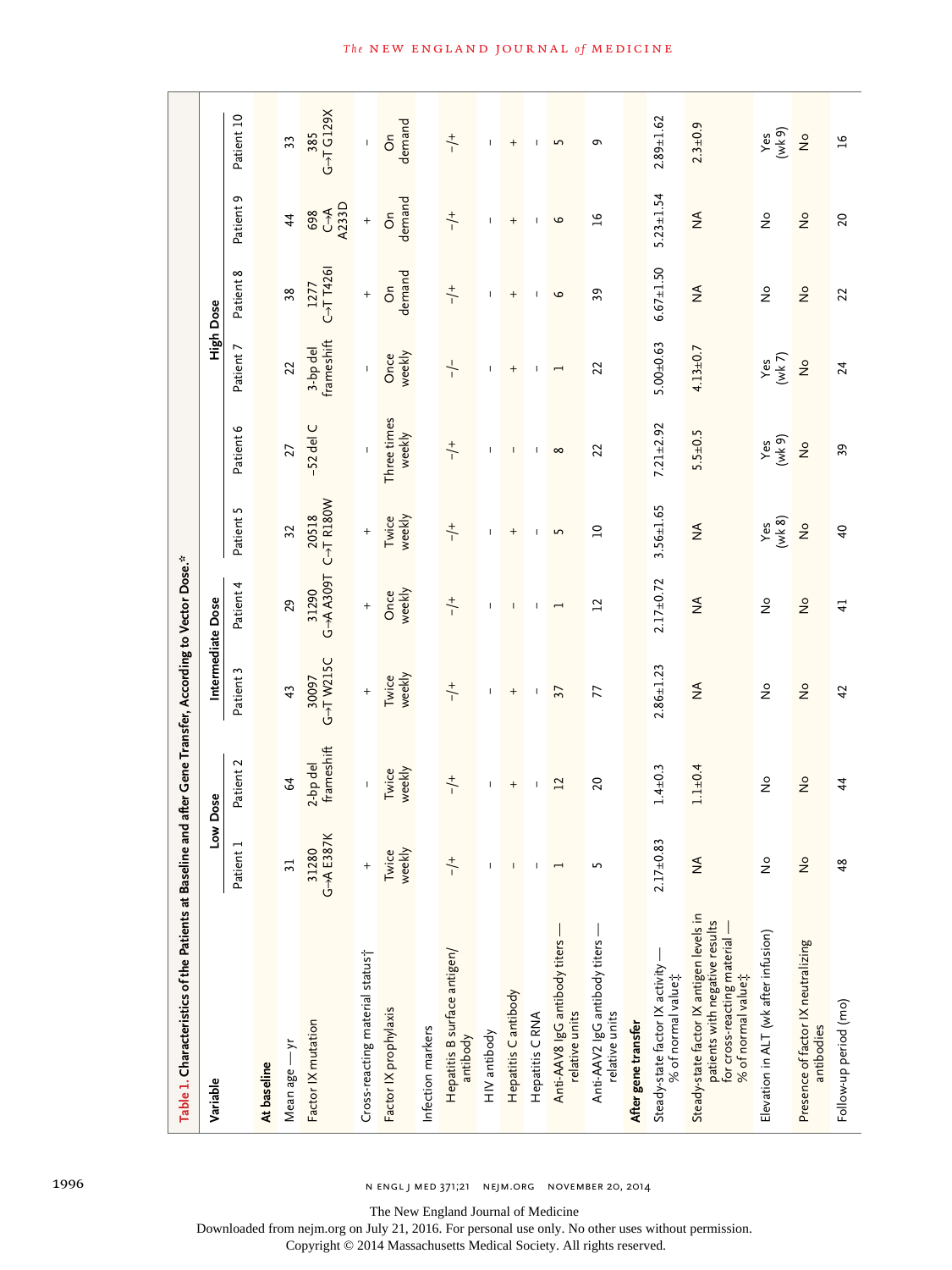| Annual use of factor IX concentrate                                                                                                                                                                                                                                                                                                                                                                                                                                                                                                                                                                                                                                                                                                                                                                                                                                                                                                            |         |                    |           |                   |                 |        |         |         |        |          |
|------------------------------------------------------------------------------------------------------------------------------------------------------------------------------------------------------------------------------------------------------------------------------------------------------------------------------------------------------------------------------------------------------------------------------------------------------------------------------------------------------------------------------------------------------------------------------------------------------------------------------------------------------------------------------------------------------------------------------------------------------------------------------------------------------------------------------------------------------------------------------------------------------------------------------------------------|---------|--------------------|-----------|-------------------|-----------------|--------|---------|---------|--------|----------|
| Before gene transfer — IU/kg                                                                                                                                                                                                                                                                                                                                                                                                                                                                                                                                                                                                                                                                                                                                                                                                                                                                                                                   | 3608    | 4284               | 2486      | 1515 <sub>0</sub> | 2678            | 2509   | 5719    | 3130    | 1367   | 1714     |
| After gene transfer - IU/kg<br>(% reduction)                                                                                                                                                                                                                                                                                                                                                                                                                                                                                                                                                                                                                                                                                                                                                                                                                                                                                                   | 683(81) | 3000 (30)          | 1835 (26) | 143 (91)          | 2090 (22)       | 0(100) | 89 (98) | 95 (97) | 50(96) | 241 (86) |
| Annual bleeding episodes                                                                                                                                                                                                                                                                                                                                                                                                                                                                                                                                                                                                                                                                                                                                                                                                                                                                                                                       |         |                    |           |                   |                 |        |         |         |        |          |
| Before gene transfer - no.                                                                                                                                                                                                                                                                                                                                                                                                                                                                                                                                                                                                                                                                                                                                                                                                                                                                                                                     |         | $13\%$             | 12        | $12\%$            | $\overline{15}$ |        | 22      | 20      | 369    | 29       |
| After gene transfer — no. (% reduction) 1 (63)                                                                                                                                                                                                                                                                                                                                                                                                                                                                                                                                                                                                                                                                                                                                                                                                                                                                                                 |         | 7(46)              | 19 (158)  | 2(87)             | 10(34)          | 0(100) | 1(95)   | 1(95)   | 1(98)  | 2(93)    |
| t Steady-state factor IX activity and antigen levels were defined as the mean of all levels measured from 4 months after gene transfer through the most recent follow-up assessment, with<br>† Patients who have positive results for cross-reacting material have near-normal levels (at least 30%) of dysfunctional protein in their plasma. Factor IX antigen is not detectable in pa-<br>* Plus-minus values are means ±SD. A plus sign indicates positive results, and a minus sign negative results. AAV denotes adeno-associated virus, ALT alanine aminotransferase, del<br>the latter measurement performed at least 10 days after the most recent administration of factor IX concentrate.<br>tients who have negative results for cross-reacting material.<br>deletion, HIV human immunodeficiency virus, and I<br>This value is the mean for 2 years.<br>This value is the mean for 3 years.<br>This value is the mean for 1 year. |         | NA not applicable. |           |                   |                 |        |         |         |        |          |

and December 2012; each received the high dose. All the patients provided written informed consent.

# **Safety and Efficacy Assessments**

After vector infusion, we monitored plasma fac tor IX activity, vector shedding, and humoral and cellular immune responses against capsid and factor IX, in addition to performing routine labo ratory studies.8,15 We used a standard, one-stage assay of the activated partial-thromboplastin time to assess factor IX coagulation activity and an immunoassay to measure antigen levels. (De tails about these assays are provided in the Sup plementary Appendix.) Using validated records of patients, we calculated the annual number of bleeding episodes and the amount of factor IX concentrate that was administered as prophylac tic therapy.

# **Study Outcomes**

The primary outcome of the study was the safe ty of vector infusion at the three different doses. We assessed efficacy (a secondary outcome) by analyzing three measurements: factor IX activity (as measured at least 10 days after the last dose of factor IX concentrate), the annual number of bleeding episodes, and the annual amount of fac tor IX concentrate that was administered.

# **Statistical Analysis**

We used one-sample Wilcoxon signed-rank tests to determine whether there was a significant difference in the distributions of the annual number of bleeding episodes and the use of factor IX con centrate 1 year before gene transfer, as compared with 1 year after gene transfer. The analyses were restricted to data from these time periods to en sure that data would be complete for all patients, since the majority of patients who were treated in the high-dose cohort had been followed for just over 1 year. However, we report a summary of the annual number of bleeding episodes and factor IX use over a longer follow-up period (up to 3 years) for the six patients in the initial dose-escalation cohort.

# **RESULTS**

# **Patients**

Of the 10 patients with severe hemophilia B who were enrolled in the study, all had negative test re sults for human immunodeficiency virus (Table 1).

n engl j med 371;21 nejm.org november 20, 2014 1997

The New England Journal of Medicine

Downloaded from nejm.org on July 21, 2016. For personal use only. No other uses without permission.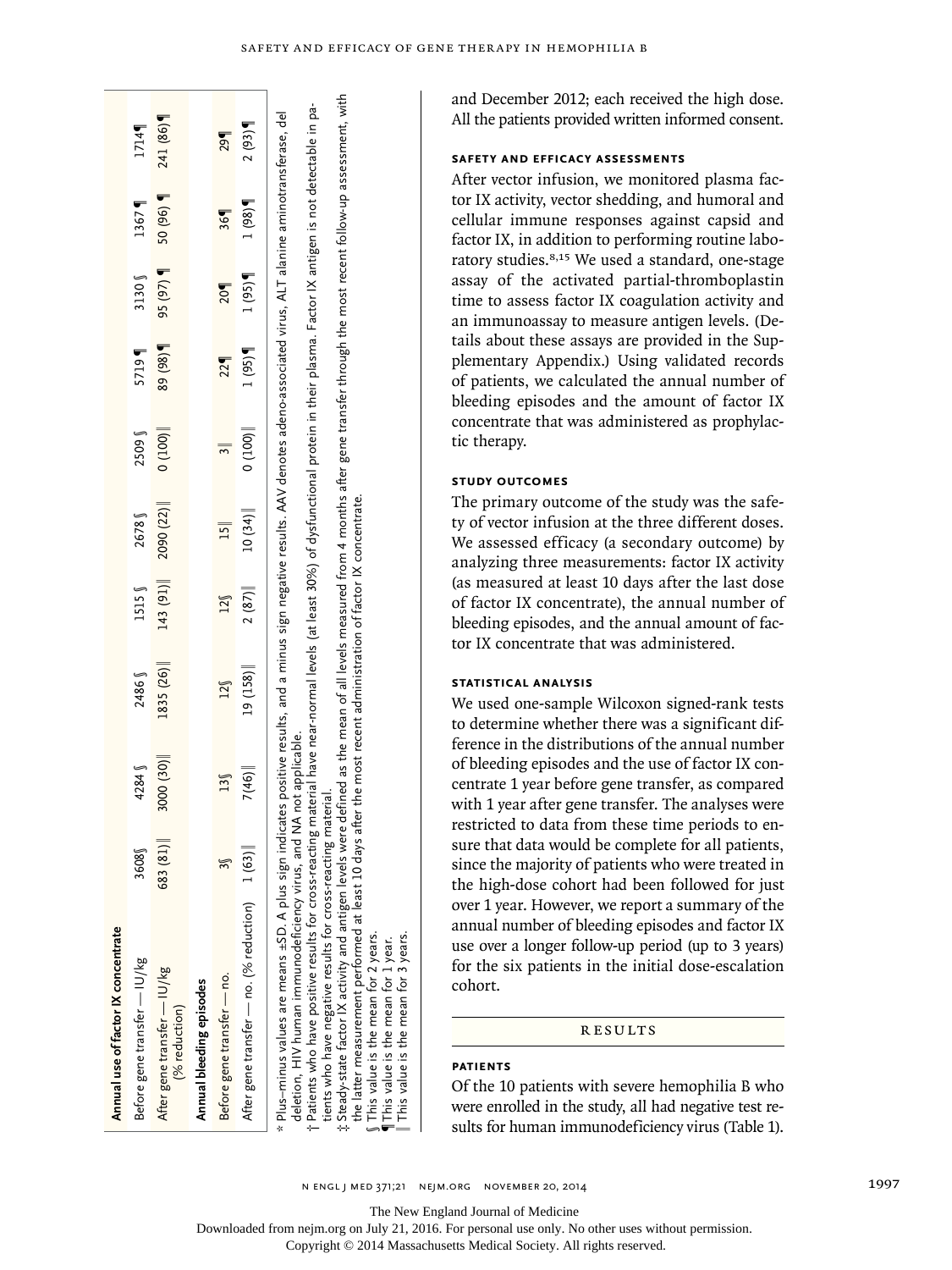

The New England Journal of Medicine

Downloaded from nejm.org on July 21, 2016. For personal use only. No other uses without permission.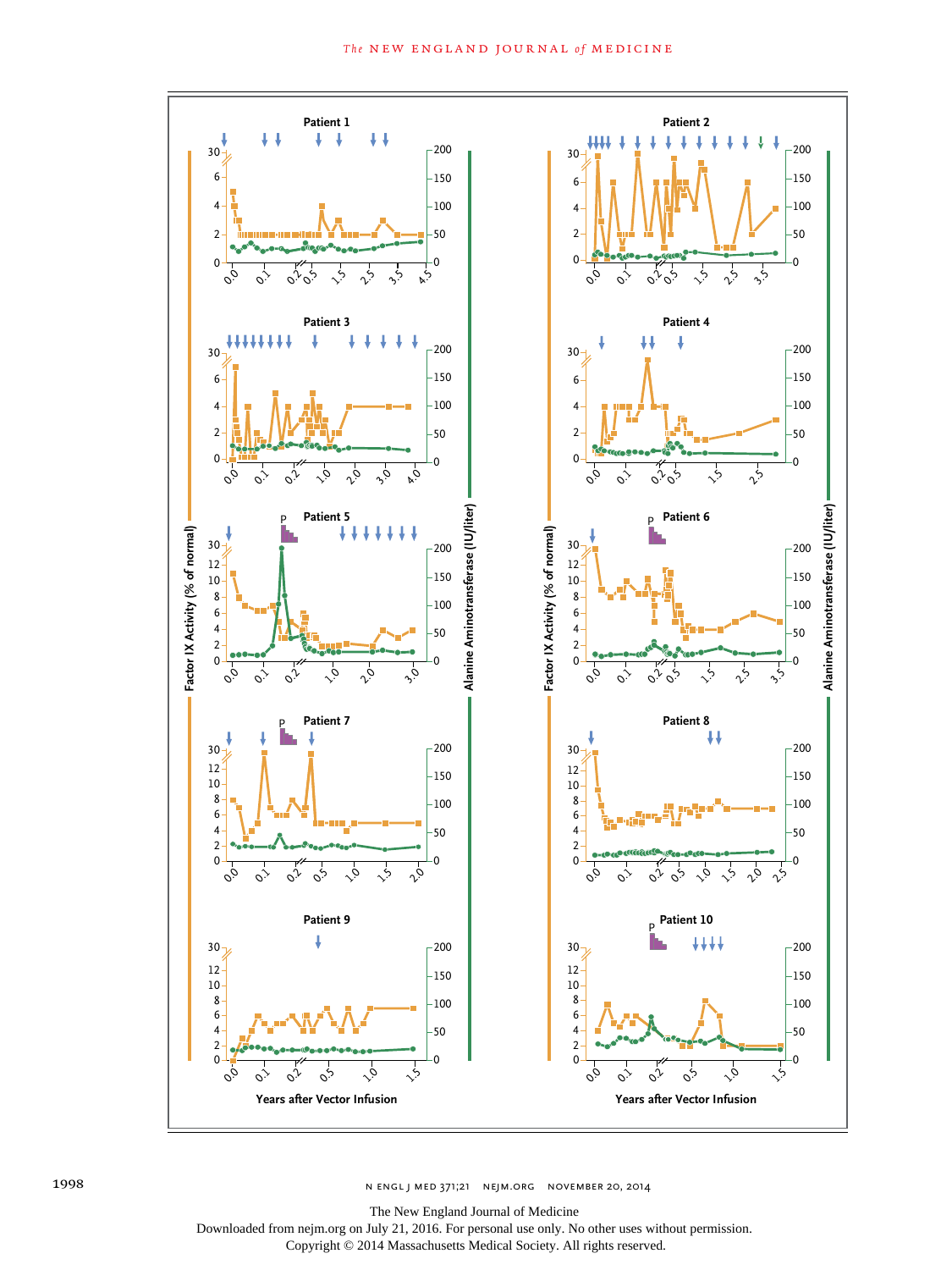## **Figure 1 (facing page). Summary of Factor IX Activity and Liver Function after Vector Infusion in 10 Patients with Hemophilia B.**

The mean (±SD) levels of factor IX coagulation activity were determined at the indicated time points with the use of a one-stage clotting assay after the infusion of a low dose of vector (in Patients 1 and 2), an intermediate dose (in Patients 3 and 4), or a high dose (in Patients 5 through 10), as shown on the left y axis. The arrows at the top of the graphs show the time points for treatment with factor IX concentrate. The decline in plasma factor IX activity that was observed in some patients (i.e., Patients 1, 5, 6, 7, and 8) in the initial phase after gene transfer probably represents a washout of the factor IX concentrate from the circulation. Levels of serum alanine aminotransferase (ALT) over time are shown on the right y axis. The duration of treatment with prednisolone (P), starting at a dose of 60 mg per day that was followed by a gradual tapering of the dose, is shown in purple at the top of the graphs for Patients 5, 6, 7, and 10. The left y axis has been adjusted for the patients in the high-dose group to reflect higher factor IX levels in these patients. The x axis has been adjusted to show with greater detail the kinetics of elevations in ALT levels in these patients.

All the patients except Patient 7 had evidence of serologic immunity to hepatitis B surface antigen after vaccination. All the patients except Patients 1, 4, and 6 had evidence of previous infection with hepatitis C virus (HCV), on the basis of testing that was positive for HCV antibodies but negative for HCV RNA.

The systemic infusion of scAAV2/8-LP1-hFIXco was not associated with clinically significant changes in pulse, respiration rate, blood pressure, or temperature either during or after vector infusion (Fig. S1 in the Supplementary Appendix), despite the presence of the vector genome in saliva, urine, semen, stool, or plasma for up to 6 weeks after gene transfer (Fig. S2 in the Supplementary Appendix). None of the patients reported any new symptoms during or after vector administration, including symptoms that are typically associated with viral infection (e.g., fever, sweating, muscle ache, abdominal pain, and diarrhea).

#### **Factor iX Activity**

Steady-state transgenic factor IX activity of 1 to 6% of the normal value was reached within 4 months after vector infusion and remained stable for a median of 3.2 years (range, 1.5 to 4.3) (Fig. 1). The increase in transgenic factor IX activity appeared to be vector dose-dependent, with a mean (±SD) level of factor IX coagulation activity that



after gene transfer with respect to the mean amount of factor IX concentrate that was administered (Panel A) and the number of bleeding episodes (Panel B) in the 10 study patients. The top and bottom of each box represent the interquartile range, the horizontal line within the box represents the median (with the absence of a horizontal line indicating a median >10 times the 99th percentile), and the I bars represent the minimum and maximum values.

was approximately 1.8±0.7% of the normal value in the low-dose cohort and that increased to 2.5±0.9% in the intermediate-dose cohort. At least 1 year after receiving the vector infusion, the six patients in the high-dose group had a doubling in the steady-state plasma level of factor IX (5.1±1.7%) (Table 1). The ratio of factor IX antigen to factor IX coagulation activity was 1:1 in four patients (Patients 2, 6, 7, and 10) who had a factor IX gene mutation that resulted in no production of endogenous factor IX, thus permitting accurate assessment of the level of transgenic factor IX antigen (Table 1). This finding suggested that endogenously expressed factor IX was

n engl j med 371;21 nejm.org november 20, 2014 1999

The New England Journal of Medicine

Downloaded from nejm.org on July 21, 2016. For personal use only. No other uses without permission.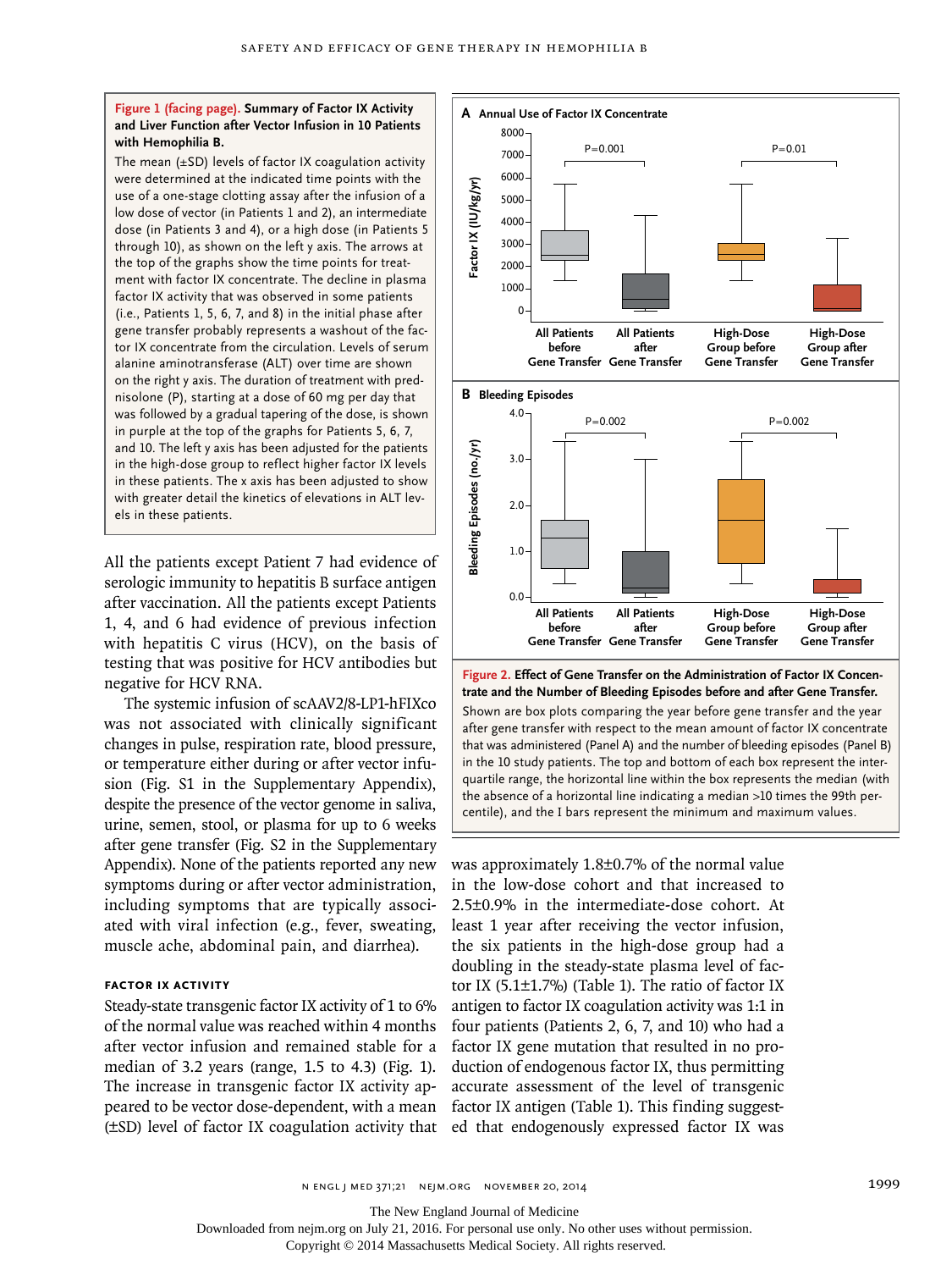biologically active. Of the seven patients who were receiving factor IX concentrate prophylactically at the time of vector infusion, four (Patients 1, 4, 6, and 7) were able to discontinue therapy without having spontaneous bleeding. In contrast, Patient 2 (in the low-dose group) and Patient 3 (in the intermediate-dose group) were not able to stop prophylaxis after vector infusion because of severe preexisting hemophilic arthropathy. When these patients were assessed at a minimum of 10 days after the administration of factor IX concentrate, factor IX levels were consistently at 1% in Patient 2 approximately 2 years after gene transfer and ranged from 1 to 3% in Patient 3. Collectively, these data suggest that there was endogenous synthesis of factor IX in these two patients after gene transfer. In Patient 5, the first patient enrolled in the high-dose group, prophylaxis with factor IX concentrate was reinitiated because of recurrent episodes of bleeding in his hands and knees approximately 1 year after gene transfer. However, his factor IX level without prophylaxis was 2% at 3 years after gene transfer.

# **Factor IX Prophylaxis and Bleeding Episodes**

The annual amount of factor IX concentrate that was administered to all 10 patients dropped from a median of 2613 IU per kilogram (interquartile range, 1671 to 4513) in the year before vector infusion to 206 IU per kilogram (interquartile range, 79 to 948) in the year after vector infusion  $(P=0.002)$ , a relative reduction of approximately 92% (Fig. 2A). In the high-dose group, the amount of factor IX concentrate that was used dropped from a median of 2613 IU per kilogram

| Table 2. Summary of Adverse Events.*    |                |              |                                          |
|-----------------------------------------|----------------|--------------|------------------------------------------|
| Event                                   | No. of Events  | Grade        | <b>Relation to</b><br><b>Study Agent</b> |
| Constitutional                          |                |              |                                          |
| Lethargy                                | ı              | 1            | Possible                                 |
| Skin                                    |                |              |                                          |
| Acne                                    | 1              | 1            | Unlikely                                 |
| Infected hair follicle                  | 1              | $\mathbf{1}$ | Unlikely                                 |
| Infection                               |                |              |                                          |
| Upper respiratory tract infection       | 5              | 1            | Unlikely                                 |
| Staphylococcus septic arthritis         | 1              | 4            | Unlikely                                 |
| Respiratory                             |                |              |                                          |
| Cough                                   | 1              | 1            | Unlikely                                 |
| Hay fever                               | $\overline{2}$ | 1            | Unlikely                                 |
| Sore throat                             | 1              | 1            | Unlikely                                 |
| Cardiovascular                          |                |              |                                          |
| Supraventricular tachycardia            | 1              | 4            | Unlikely                                 |
| High blood pressure                     | 1              | 1            | Unlikely                                 |
| Gastrointestinal                        |                |              |                                          |
| Nausea                                  | $\mathbf{1}$   | $\mathbf 1$  | Unlikely                                 |
| Heartburn                               | 1              | 1            | Unlikely                                 |
| Mouth ulcer                             | 1              | 1            | Unlikely                                 |
| Stomach cramps                          | 1              | 1            | Unlikely                                 |
| Diarrhea                                | 1              | 1            | Unlikely                                 |
| Bleeding hemorrhoid                     | 1              | 1            | Unlikely                                 |
| Hepatobiliary                           |                |              |                                          |
| Hyperbilirubinemia (Gilbert's syndrome) | 1              | 1            | Unlikely                                 |
| Increase in alanine aminotransferaset   | 1              | 3            | Related                                  |
| Increase in alanine aminotransferaset   | 1              | 2            | Related                                  |
| Increase in alanine aminotransferase;   | 4              | 1            | Related                                  |

The New England Journal of Medicine

Downloaded from nejm.org on July 21, 2016. For personal use only. No other uses without permission.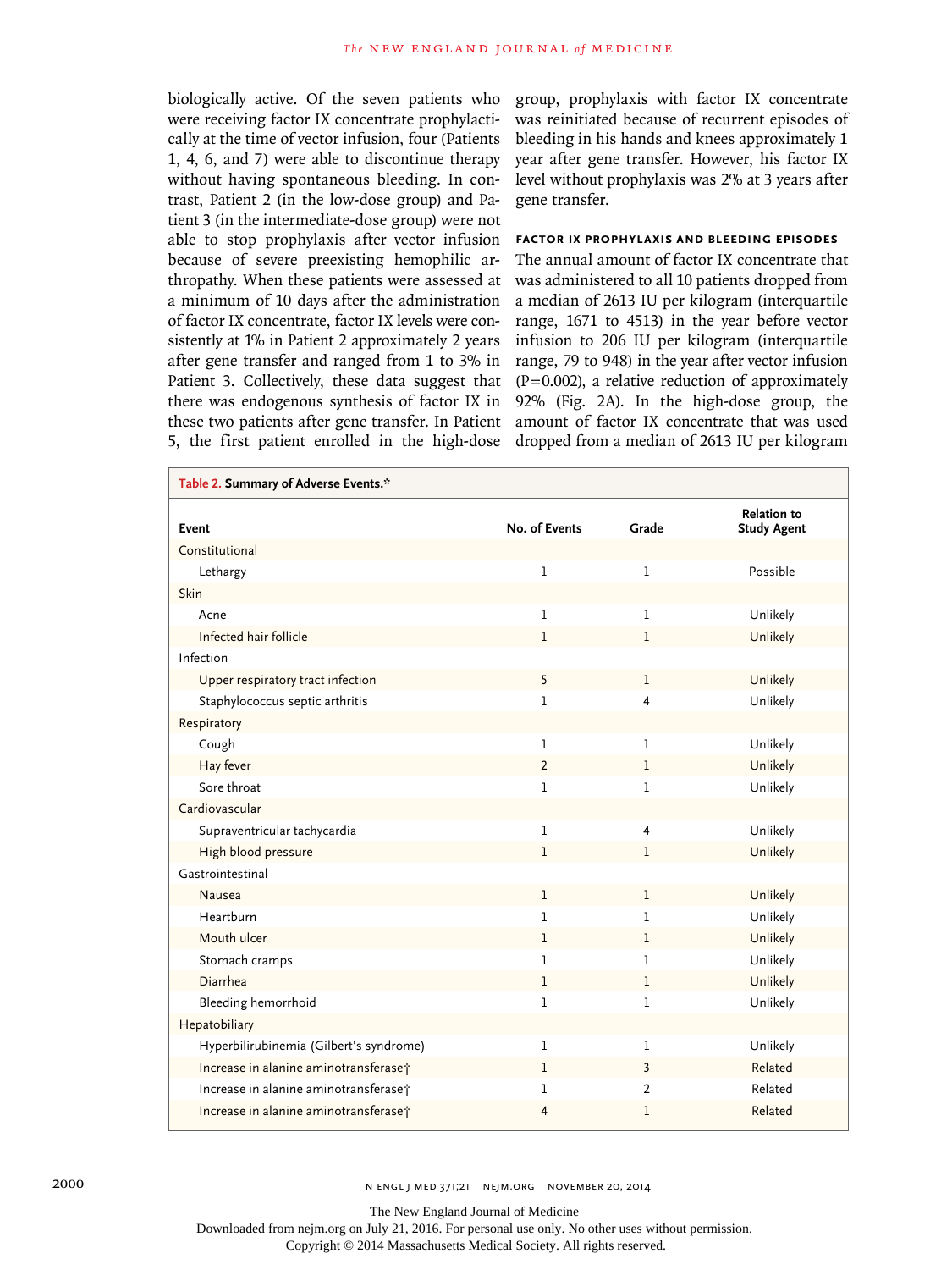| Table 2. (Continued.)                        |                |              |                                          |
|----------------------------------------------|----------------|--------------|------------------------------------------|
| Event                                        | No. of Events  | Grade        | <b>Relation to</b><br><b>Study Agent</b> |
| Genitourinary                                |                |              |                                          |
| Nocturia                                     | $\mathbf{1}$   | $\mathbf{1}$ | Unlikely                                 |
| Increase in serum creatinine                 | 3              | 1            | Unlikely                                 |
| Hematuria                                    | 3              | 1            | Unlikely                                 |
| General hematologic                          |                |              |                                          |
| Leukocytosis                                 | $\overline{7}$ | 1            | Unlikely                                 |
| Anemia                                       | 11             | 1            | Possible                                 |
| Thrombocytosis                               | 6              | $\mathbf{1}$ | Unlikely                                 |
| Neutropenia                                  | 10             | 2            | Unlikely                                 |
| Thrombocytopenia                             | 10             | 1            | Unlikely                                 |
| Bleeding in joint or soft tissue             |                |              |                                          |
| Finger                                       | $\overline{3}$ | $\mathbf{1}$ | Unlikely                                 |
| Wrist                                        | $\overline{2}$ | 1            | Unlikely                                 |
| Elbow                                        | 7              | $\mathbf{1}$ | Unlikely                                 |
| Shoulder                                     | 7              | 1            | Unlikely                                 |
| Hip                                          | $\overline{2}$ | 1            | Unlikely                                 |
| Knee                                         | 11             | 1            | Unlikely                                 |
| Ankle                                        | $\overline{7}$ | 1            | Unlikely                                 |
| Soft tissue (once in thigh and once in calf) | $\overline{2}$ | 1            | Unlikely                                 |
| Musculoskeletal                              |                |              |                                          |
| Back pain                                    | 1              | 1            | Unlikely                                 |
| Joint pain                                   | 4              | 1            | Unlikely                                 |
| Toe fracture                                 | 1              | 1            | Unlikely                                 |
| Metabolic                                    |                |              |                                          |
| Hyperkalemia                                 | $\overline{2}$ | 1            | Unlikely                                 |

\* The grade of the adverse event was determined according to the modified, symptom-specific National Cancer Institute Common Terminology Criteria for Adverse Events. The trial steering committee determined the likelihood of whether the adverse event was related to the study agent.

† Increases in alanine aminotransferase levels are listed separately for three patients because of different grades of toxicity.

(interquartile range, 1627 to 3487) to 92 IU per kilogram (interquartile range, 38 to 395), a relative reduction of 96% ( $P=0.03$ ). Despite this decline in factor use, the annual number of bleeding episodes for the entire cohort of 10 patients decreased from a median of 15.5 bleeding episodes (interquartile range, 10.3 to 19.3) 1 year before vector infusion to 1.5 episodes (interquartile range, 1.0 to 4.0) in the year after vector infusion, a relative reduction of 90% (P=0.009) (Fig. 2B). When only patients in the high-dose group were considered, the annual number of bleeding episodes decreased from a median of 16.5 episodes (interquartile range, 12.5 to 27.0) to 1.0 episode (interquartile range, 0.8 to 2.5), a relative reduction of 94% ( $P = 0.03$ ).

#### **Adverse Events**

A total of 128 adverse events were reported in the 10 patients after vector infusion, with 110 of these events (86%) judged to be unrelated to the study agent (Table 2). The majority of adverse events (125 events [98%]) were mild in severity (grade 1), according to the National Cancer Institute Common Terminology Criteria for Adverse Events (see the Results section in the Supplementary Appendix). The most common study-related adverse event was an asymptomatic elevation in the alanine aminotransferase (ALT) level, which occurred approximately 7 to 10 weeks after vector infusion in 4 of the 6 patients in the highdose group (Table 3). Each of these patients received a tapering dose of prednisolone, starting

The New England Journal of Medicine

Downloaded from nejm.org on July 21, 2016. For personal use only. No other uses without permission.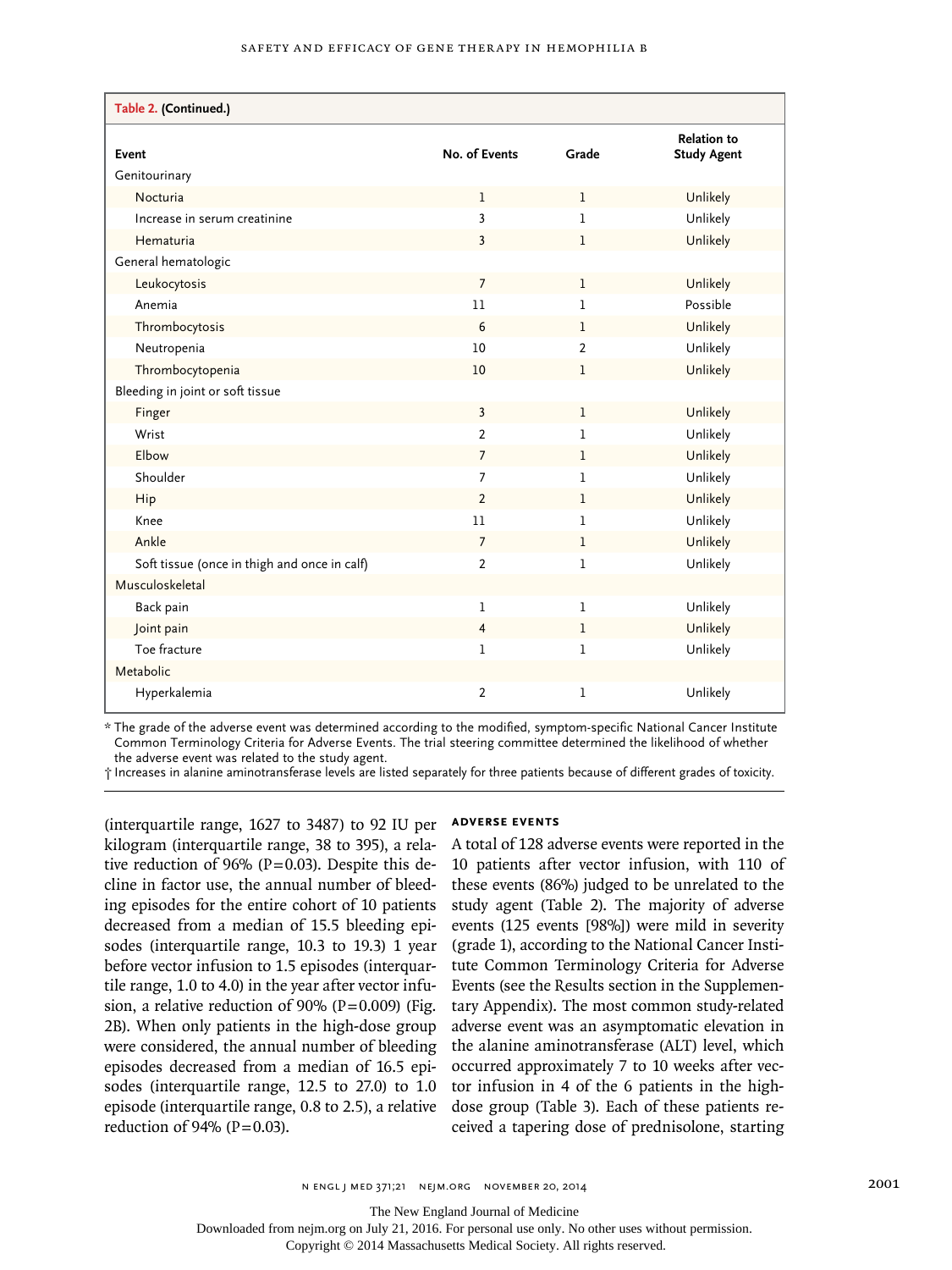| Patient<br>No. | Average<br><b>ALT Level</b><br>at Baseline; | Peak<br><b>ALT Level</b> | Time from<br><b>Baseline</b><br>to Peak<br><b>ALT Level</b> | Time from<br><b>First Increase</b><br>in ALT Level<br>to Initiation<br>of Prednisolone | Time from<br>Initiation<br>of Prednisolone<br>to Normalization<br>of ALT Level | Total<br>Duration of<br>Prednisolone<br>Use | <b>Relative Reduction</b><br>in Factor IX Level<br>after an Elevated<br>ALT Level: |
|----------------|---------------------------------------------|--------------------------|-------------------------------------------------------------|----------------------------------------------------------------------------------------|--------------------------------------------------------------------------------|---------------------------------------------|------------------------------------------------------------------------------------|
|                | IU/liter                                    |                          | day (wk)                                                    |                                                                                        | days                                                                           | wk                                          | %                                                                                  |
| 5              | 13                                          | 202                      | 58(8)                                                       |                                                                                        | 35                                                                             | 12                                          | 70                                                                                 |
| 6              | 13                                          | 36                       | 69 (9)                                                      | 5                                                                                      | $\overline{2}$                                                                 | 8                                           | 54                                                                                 |
| $\overline{7}$ | 29                                          | 43                       | 55 $(7)$                                                    | 2                                                                                      | $\overline{2}$                                                                 | 8                                           | $\mathbf 0$                                                                        |
| 8              | 13                                          | 17                       | 47 (6)                                                      | NA                                                                                     | <b>NA</b>                                                                      | <b>NA</b>                                   | <b>NA</b>                                                                          |
| 9              | 17                                          | 20                       | 63(9)                                                       | <b>NA</b>                                                                              | <b>NA</b>                                                                      | <b>NA</b>                                   | <b>NA</b>                                                                          |
| 10             | 32                                          | 64                       | 66 (9)                                                      | 7                                                                                      | 7                                                                              | 8                                           | 50                                                                                 |

\* The upper limit of the normal range for alanine aminotransferase (ALT) was 45 IU per liter. NA denotes not applicable.

† The baseline ALT level was measured during the period from 6 weeks before gene transfer to 6 weeks after gene transfer.

‡ Shown is the relative reduction as compared with the factor IX level 4 to 6 weeks after gene transfer.

at 60 mg per day, which ºresulted in resolution of the elevated ALT level over a median period of 5 days (range, 2 to 35). Subsequently, factor IX levels were reduced by 50 to 70%, as compared with values before the onset of the elevated ALT level, especially among patients for whom more than 2 days had elapsed from the increase in ALT to the initiation of treatment with prednisolone. No patient had a recurrent episode of an elevated ALT level.

Although elevated ALT levels were observed after vector infusion only in the high-dose group, an increase in the number of AAV8 capsid−reactive T cells was detectable in peripheral blood within 3 months after the infusion of the intermediate dose and high dose of vector, as reported previously.9 Long-term immune monitoring of some of these patients also showed the presence of capsid-reactive T cells in peripheral blood at late time points (>1 year after infusion) on enzyme-linked immunosorbent spot (ELISPOT) assay, but this finding was not associated with an elevation in liver enzyme levels (Fig. S3A in the Supplementary Appendix). The same ELISPOT assay showed T-cell reactivity in three of the four additional patients in the high-dose group, including Patient 8, in whom there was no increase in the ALT level at any time after gene transfer (Fig. S3B in the Supplementary Appendix). Subtle differences in capsid-specific T-cell subsets were observed in various patients, a finding suggesting that more proinflammatory cytokines were produced in the patient with an elevated ALT

level (Patient 10) than in the patient without such an elevation (Patient 8) (Fig. S4 in the Supplementary Appendix).

No increase in levels of neutralizing antibodies against factor IX was observed in any of the 10 study patients (data not shown). In contrast, anti-AAV8 IgG antibody titers increased over time, from a baseline mean value of 11±6 relative units per milliliter to a peak mean value of 387±175 relative units per milliliter at a median of 13 weeks (range, 3 to 27) (Fig. S5 in the Supplementary Appendix). These antibody titers remained at high levels for at least 12 months after vector infusion. In comparison, there were only small increases in anti-AAV IgG antibody titers against most of the other serotypes of AAV that were tested after vector infusion (Table S3 and Fig. S4 in the Supplementary Appendix). These findings suggest that there was minimal cross-reactivity between anti-AAV8 antibodies and epitopes on the capsid of some of the other serotypes.

# Discussion

In this study involving 10 men with severe hemophilia B, the systemic infusion of AAV8 vector containing a codon-optimized factor IX transgene resulted in long-term endogenous factor IX expression at therapeutic levels. A single intravenous infusion of scAAV2/8-LP1-hFIXco resulted in an increase in plasma factor IX activity from baseline values that ranged from less than 1% of the normal value to steady-state levels of 1 to 6%

Downloaded from nejm.org on July 21, 2016. For personal use only. No other uses without permission.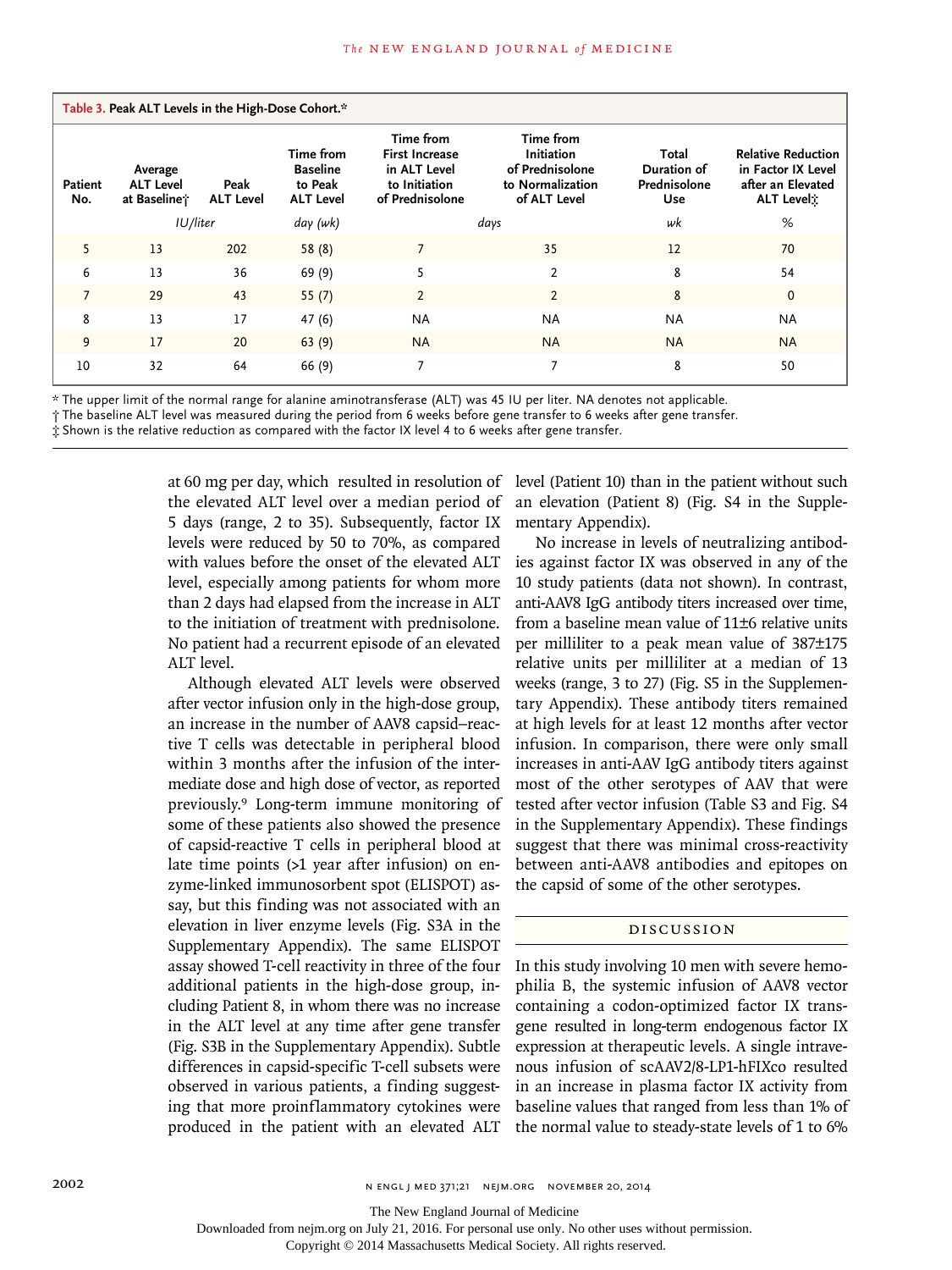of the normal value in all 10 patients. Among patients receiving a low or intermediate dose of vector, the increase in factor IX activity was modest (to 1 to 3% of the normal value). In contrast, remarkably consistent factor IX expression (mean, 5.1±1.7% of the normal value) was observed in the 6 patients receiving the high dose of vector. AAV8-mediated factor IX expression remained relatively stable over a period of up to 4 years, in keeping with the stability of transgene expression in animal models, including nonhuman primates.<sup>12</sup> Moreover, long-term follow-up suggests that episodes of elevated ALT levels have not recurred and that there have been no new late toxic events.

Of the seven patients who were receiving prophylaxis with factor IX concentrate before gene transfer, four (Patients 1, 4, 6, and 7) were able to stop regular factor IX replacement therapy, and most of the others were able to increase the interval between prophylactic infusions. The overall reduction in the amount of factor IX concentrate that was administered over the duration of the study was more than 3 million units, resulting in a financial savings of more than \$2.5 million based on 2014 prices. The ultimate savings cannot currently be calculated, since the cost of a single dose of vector has not been determined and questions remain about whether the dose might ultimately need to be repeated. Despite the reduction in the use of factor IX concentrate, the average annual number of bleeding episodes was consistently lower after gene transfer, most notably in patients in the high-dose cohort, for whom the mean steadystate factor IX expression was around 5% of the normal value. This reduction in the number of annual bleeding episodes occurred despite higher overall physical activity levels reported by all patients, including participation in sports activities that had previously been associated with bleeding. This improvement in the bleeding phenotype among patients in the high-dose cohort is consistent with the natural bleeding tendency in patients with mild hemophilia who have plasma factor IX levels of 5 to 40%. Such patients have either no or very few spontaneous bleeding episodes but are at risk for excessive hemorrhage after trauma or surgery.<sup>16</sup>

As expected, long-lasting AAV8 capsid-specific humoral immunity developed in all the patients who underwent gene transfer. Although the increase in anti-AAV8 IgG levels did not have direct clinical consequences as far as we can tell, its persistence at high titers would preclude subsequent gene transfer with vector of the same serotype if transgene expression fell below therapeutic levels. However, preclinical studies suggest that it may be possible to achieve successful transduction in patients with preexisting anti-AAV8 antibodies after the infusion of AAV vectors pseudotyped with alternative serotypes, such as AAV5, that have low cross-reactivity with anti-AAV8 antibodies.<sup>11</sup>

The major vector-related adverse event was a dose-dependent, asymptomatic increase in the serum ALT level associated with a decline in factor IX levels, suggesting a loss of transduced hepatocytes (Table 3). Expansion of the highdose cohort showed that this adverse event was common, occurring in four of the six patients. The increase in serum ALT levels occurred consistently at 7 to 10 weeks after gene transfer, thus defining the critical period of monitoring and pharmacologic intervention. The precise pathophysiological basis for the hepatocellular toxicity, which has also been observed with other serotypes and genomic configurations, remains unclear.8 Apart from the dose of vector, there were no identifiable clinical differences between the patients who had an increase in the ALT level and those who did not have an increase. In any case, prednisolone was effective in limiting the hepatocellular toxicity as well as preserving the expression of transgenic factor IX, especially when such treatment was initiated early. Although data from patients undergoing liver transplantation suggest that the administration of prednisolone at the doses used in this study may be safe even in patients with active HCV infection, since any increase in HCV viremia would be transient, future studies should be focused on improving the quality and potency of AAV vectors so that the risk of liver toxicity can be eliminated.<sup>17</sup>

In conclusion, we found that a single infusion of AAV8 vector resulted in durable factor IX expression and long-lasting amelioration of bleeding episodes in patients with severe hemophilia B. The findings with respect to the safety of this approach are encouraging, with the main vectorrelated adverse event being an elevated serum ALT level, an effect that appears to be readily attenuated by a short, tapering course of prednisolone.

The New England Journal of Medicine

Downloaded from nejm.org on July 21, 2016. For personal use only. No other uses without permission.